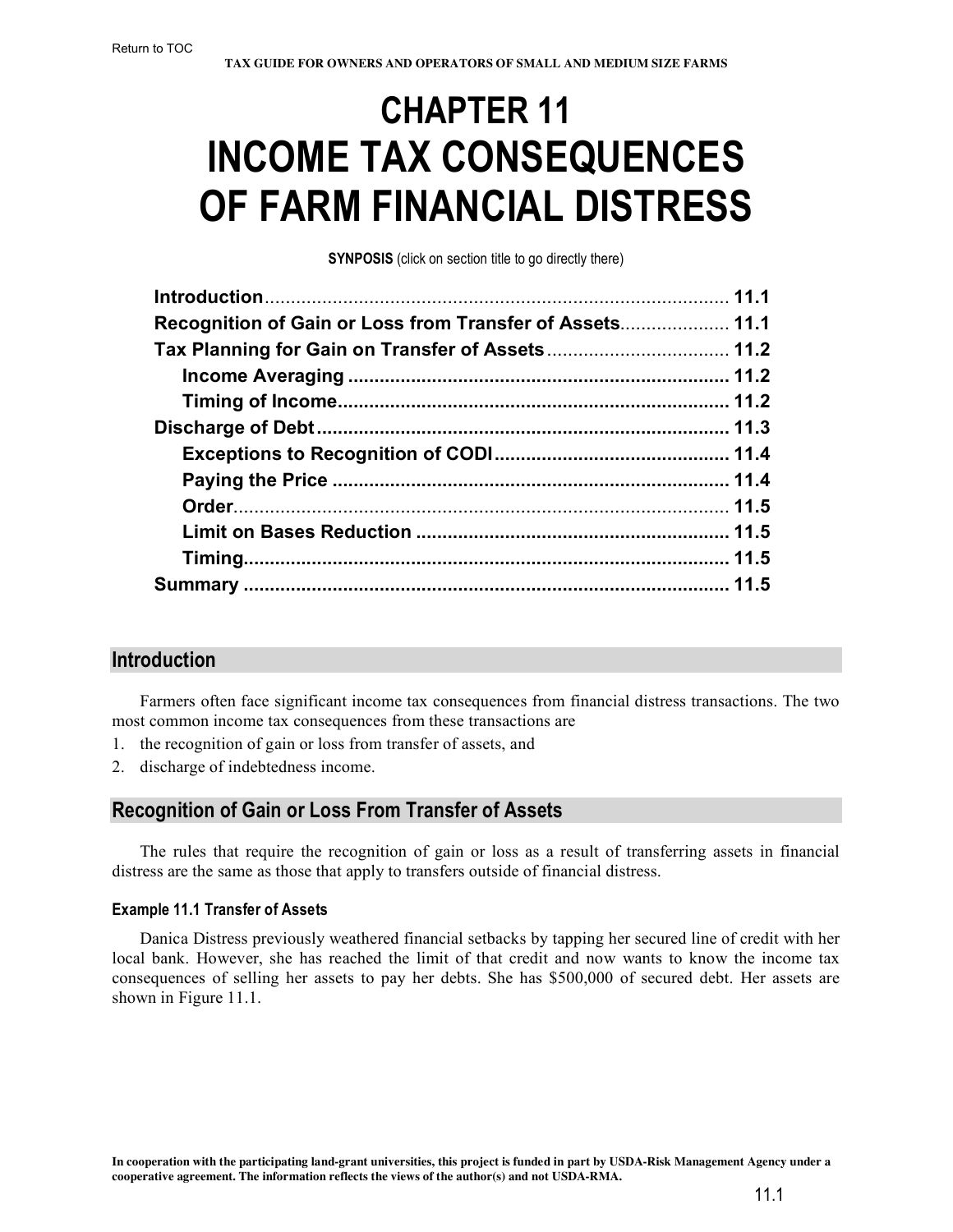<span id="page-1-0"></span>

| Asset        | Fair<br><b>Market</b><br>Value | Basis     |
|--------------|--------------------------------|-----------|
| Stored grain | \$20,000                       | \$C       |
| Raised herd  | 90,000                         |           |
| Machinery    | 75,000                         | 20,000    |
| Land         | 300,000                        | 80,000    |
| Total        | \$485,000                      | \$100,000 |

| Figure 11.1: Danica's Assets |  |  |  |
|------------------------------|--|--|--|
|                              |  |  |  |

Danica is married and files a joint federal income tax return with her husband, Dillon, who earns \$30,000 a year from an off-farm job. He has enough federal income tax withheld from his paycheck to pay the federal income tax on all of their income, the FICA taxes on his wages, and the self-employment tax on Danica's \$10,000 of farm income. They have two children.

If Danica sells all of her assets for their \$485,000 fair market value, she and Dillon will owe an additional \$68,747 of federal taxes on the \$385,000 (\$485,000 – \$100,000 basis) gain. However, all \$485,000 of the sales proceeds will go to her secured creditors to reduce the debt owed to them from \$500,000 to \$15,000. After paying \$485,000 of debt with the sale proceeds, Danica will still owe \$83,747  $($68,747 + $15,000)$  in taxes and lender debt.

 $\mathcal{L}_\text{max}$  and  $\mathcal{L}_\text{max}$  and  $\mathcal{L}_\text{max}$  and  $\mathcal{L}_\text{max}$ 

## **Tax Planning for Gain on Transfer of Assets**

Tax planning for the gain on the sale of assets because of financial distress is the same as planning for the sale of assets outside of financial distress. Two particularly useful strategies are income averaging and timing of income.

## **Income Averaging**

The income-averaging rules allow farmers to use tax brackets from the 3 prior years to compute taxes on some or all of the current-year farm income. Therefore, income in the high brackets of the current year can be taxed at lower rates.

```
Cross-Reference
See Chapter 7 of this book for an explanation of the income-averaging rules.
```
## **Timing of Income**

If farmers can control the timing of asset sales, they may delay selling some assets until the following tax year to save both income taxes and self-employment (SE) taxes.

Bunching up SE income in one year can push some of that income above the social security wage base, which is \$106,800 for 2011. Earned income above the wage base is subject to a 2.9% SE tax rate instead of the 15.3% (13.3% for 2011) tax rate that applies to earned income up to \$106,800 (for 2011). The income-averaging rules can then be used to reduce the income tax rate on the income that is pushed into a higher tax bracket by the bunching of income.

### **Example 11.2 Bunching Self-Employment Income**

Sven Olssen potentially has \$106,800 of net earnings from self-employment in Year 1 and \$100,000 of net earnings from self-employment in Year 2. If the tax rate is 15.3% in both years, his SE tax would be \$16,340 (\$106,800  $\times$  15.3%) in Year 1 and \$15,300 (\$100,000  $\times$  15.3%) in Year 2, for a total of \$31,640.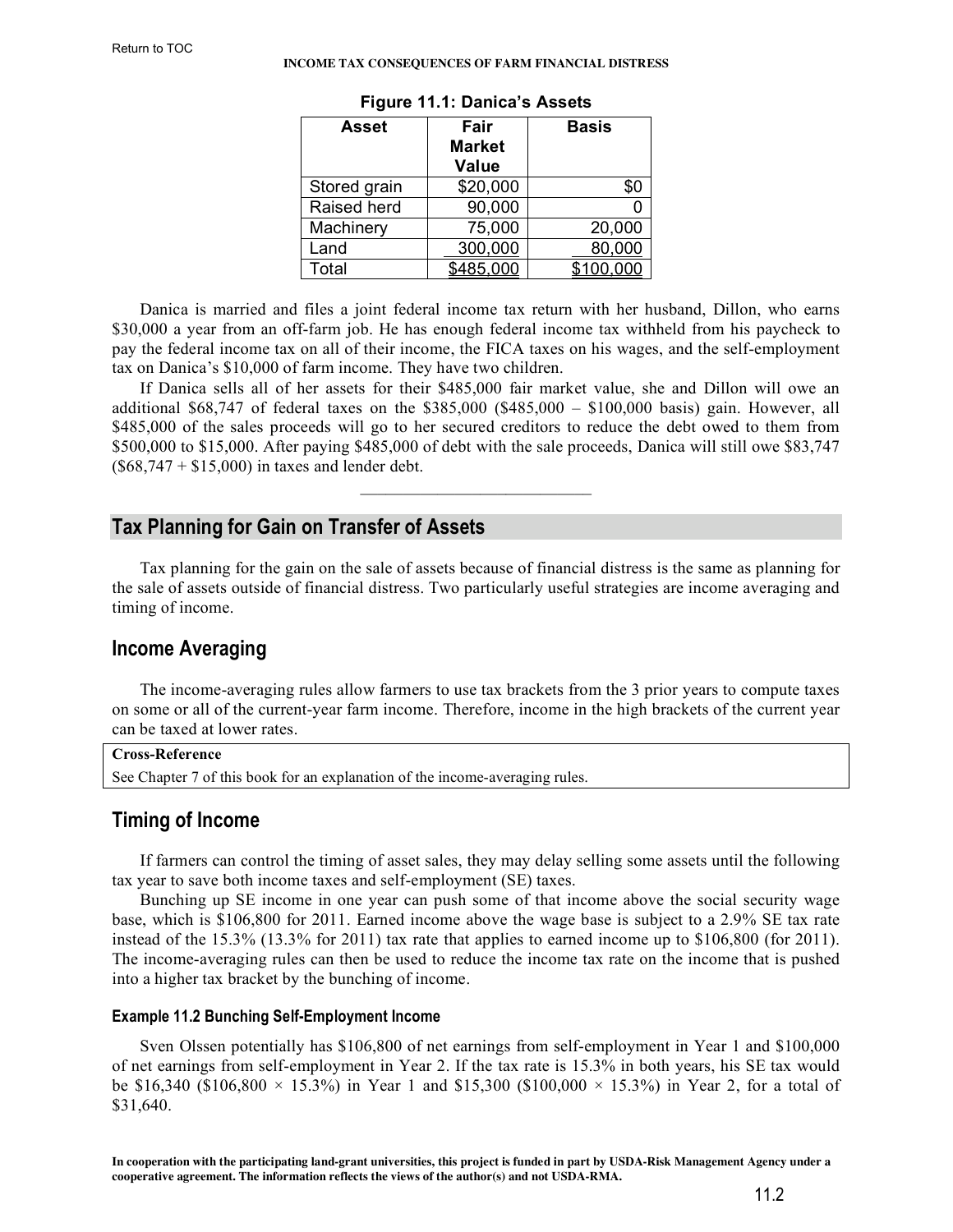#### **TAX GUIDE FOR OWNERS AND OPERATORS OF SMALL AND MEDIUM SIZE FARMS**

<span id="page-2-0"></span>If he can bunch the net earnings from self-employment into one tax year, his SE tax would be \$19,240 (\$16,340 on the first \$106,800, plus \$2,900 on the remaining \$100,000). That is a \$12,400 (\$31,640 – \$19,240) reduction in his SE tax.

 $\mathcal{L}_\text{max}$  and  $\mathcal{L}_\text{max}$  and  $\mathcal{L}_\text{max}$  and  $\mathcal{L}_\text{max}$ 

Bunching up ordinary income has the added advantage of emptying the 15% regular income tax bracket for the following year so that long-term capital gains in the following year qualify for the lower tax rate for capital gains, which is 0% in 2011 and 2012.

#### **Example 11.3 Tax Rate on Capital Gain**

Carlos and Virginia Little Otter have \$100,000 of taxable income in 2011, of which \$30,000 is ordinary income and \$70,000 is long-term capital gain. The ordinary income fills up their entire 10% income tax bracket (\$17,000) and fills up \$13,000 (\$30,000 – \$17,000) of their 15% bracket. The top end of their 15% bracket is \$69,000, which means \$39,000 (\$69,000 – \$30,000) of their capital gain is taxed at 0%. The remaining  $$41,000$  ( $$70,000 - $39,000$ ) is taxed at their 15% rate for capital gain.

 $\mathcal{L}_\text{max}$  and  $\mathcal{L}_\text{max}$  and  $\mathcal{L}_\text{max}$  and  $\mathcal{L}_\text{max}$ 

## **Discharge of Debt**

Creditors sometimes forgive some or all of a financially distressed taxpayer's debt because the taxpayer is unable to pay or because the cost of collecting the debt is more than the debt. For income tax purposes, if a creditor forgives debt for any reason other than for the purpose of making a gift to the debtor, the discharged debt is potentially included in taxable income as cancellation of debt income (CODI).

#### **Example 11.4 Cancellation of Debt Income**

Pete Bogg had \$100,000 of debt and \$150,000 of assets when he borrowed another \$25,000. Before he spends the \$25,000, it increases both his debt and his assets, but it does not change his \$50,000 net worth and is not taxable income. If Pete pays off the debt, his assets and debt both decrease by \$25,000, but his net worth does not change and he cannot claim an income tax deduction for the \$25,000 debt payment.

However, if Pete's lender forgives \$25,000 of his debt, his debt goes down by \$25,000 but his assets do not decrease. Therefore, his net worth increases by \$25,000, which is CODI that may have to be included in taxable income.

 $\mathcal{L}_\text{max}$  and  $\mathcal{L}_\text{max}$  and  $\mathcal{L}_\text{max}$  and  $\mathcal{L}_\text{max}$ 

Repossession of assets can also result in a taxable gain on disposition.

#### **Example 11.5 Repossession of Assets**

Paige Turner borrowed \$100,000 from her bank to buy a \$120,000 tractor in 2007. In 2011, she was unable to make the payments on the loan and the bank repossessed the tractor. At the time of repossession, the remaining debt was \$75,000 and the tractor's fair market value (FMV) was \$50,000. The bank decided to not pursue a claim for payment of the rest of the debt because Paige was insolvent.

For income tax purposes, Paige is treated as selling the tractor to the bank for its \$50,000 FMV and then using the \$50,000 to pay that much of her \$75,000 debt. The remaining \$25,000 of debt is potentially CODI.

Paige had claimed \$68,544 of depreciation on the tractor before 2011, and she can claim \$7,350 of depreciation for 2011 (half-year convention and the fifth year of 7-year property). Her adjusted basis in the tractor then is \$44,106 (\$120,000 –\$68,544 – \$7,350), and she has a \$5,894 (\$50,000 – \$44,106) gain on the deemed sale. The depreciation recapture rules treat all of that gain as ordinary income.

 $\mathcal{L}_\text{max}$  and  $\mathcal{L}_\text{max}$  and  $\mathcal{L}_\text{max}$  and  $\mathcal{L}_\text{max}$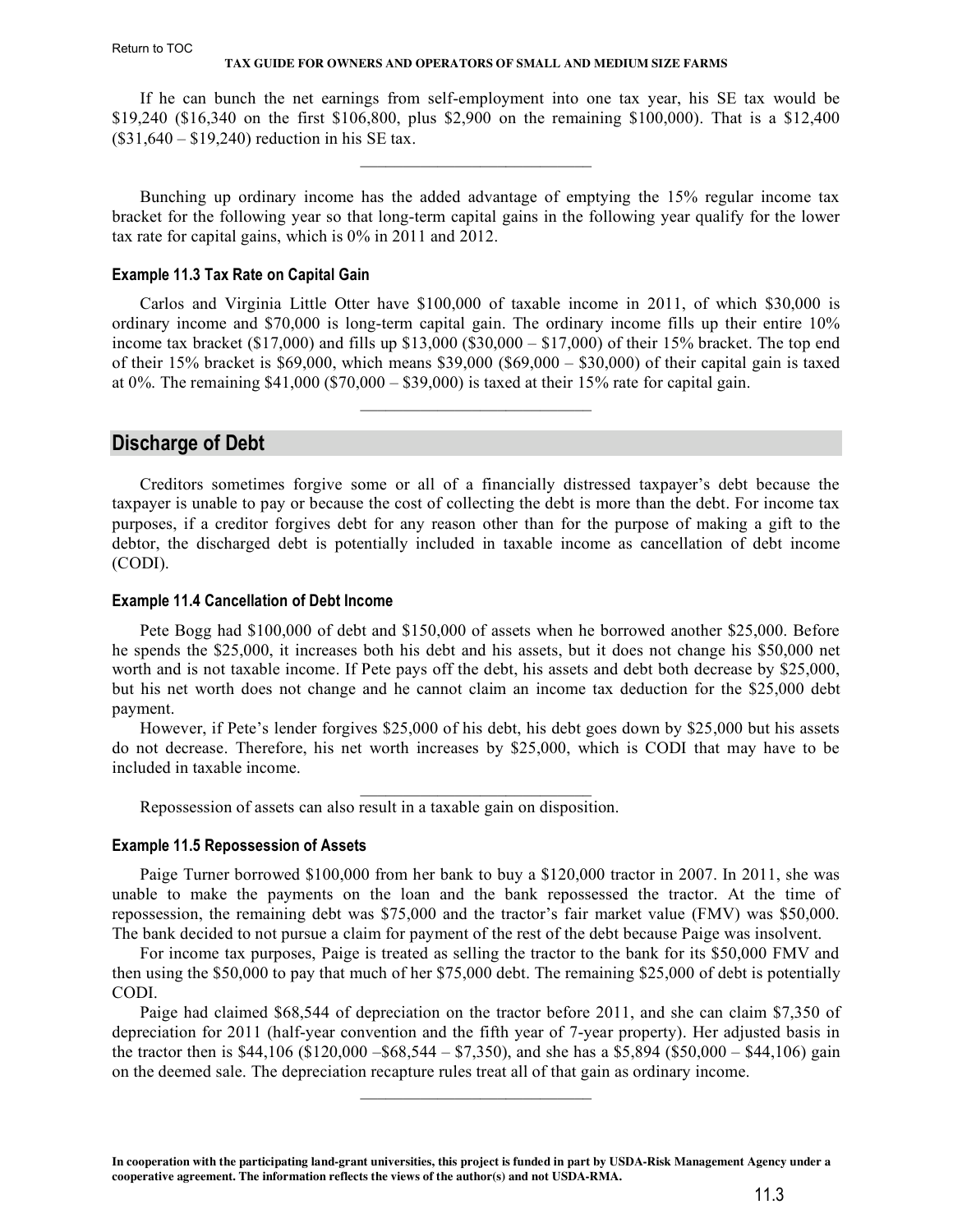## <span id="page-3-0"></span>**Exceptions to Recognition of CODI**

If any of the following exceptions applies, the debtor does not have to include CODI in income.

- 1. A deduction for the amount paid would be allowable if the taxpayer paid the debt that was discharged. Examples include feed or other farm inputs purchased on credit from the seller and interest on a loan.
- 2. The debt was discharged in bankruptcy.
- 3. The debt discharged was *qualified principal residence debt* that was discharged before January 1, 2013.
- 4. The debtor was insolvent at the time the debt was discharged.
- 5. The seller of property under an installment contract discharged the debt, and the original purchaser under the contract owed the debt that was discharged.
- 6. The debt discharged is *qualified farm indebtedness*.
- 7. The debtor is not a C corporation, and the debt discharged is *qualified real property business indebtedness*.

If discharged debt qualifies for more than one of these exceptions, the first applicable exception in the list is applied to the discharged debt.

### **Example 11.6 Qualified Farm Debt**

Because the \$25,000 of debt that was discharged in Example 11.5 was discharged while Paige was insolvent, Paige does not have to include the \$25,000 CODI in her gross income, although she must record it on her federal income tax return.

**Paying the Price**

In most cases, the taxpayer must pay a price for not recognizing CODI. The price is a reduction of the taxpayer's following tax attributes:

- 1. Net operating loss (NOL): Any NOL for the tax year of the discharge, and any NOL carryover to such year.
- 2. General business credit: Any carryover to or from the tax year of debt discharge of an amount includable in determining the amount allowable as a general business credit.
- 3. Minimum tax credit: The amount of the minimum tax credit available at the beginning of the tax year immediately following the tax year of the discharge.
- 4. Capital loss carryovers: Any net capital loss for the tax year of the discharge, and any capital loss carryover to such year.
- 5. Basis reduction: The basis of the taxpayer's property.
- 6. Passive activity loss and credit carryovers: Any passive activity loss or credit carryover of the taxpayer from the taxyear of the discharge.
- 7. Foreign tax credit carryovers: Any carryover to or from the tax year of the discharge for determining the amount allowable as a foreign tax credit.

Credits are reduced \$1 for every \$3 of CODI that is excluded from income. The other tax attributes are reduced \$1 for every \$1 of CODI that is excluded from income. The CODI exclusion and tax attribute reductions are reported on IRS Form 982, Reduction of Tax Attributes Due to Discharge of Indebtedness.